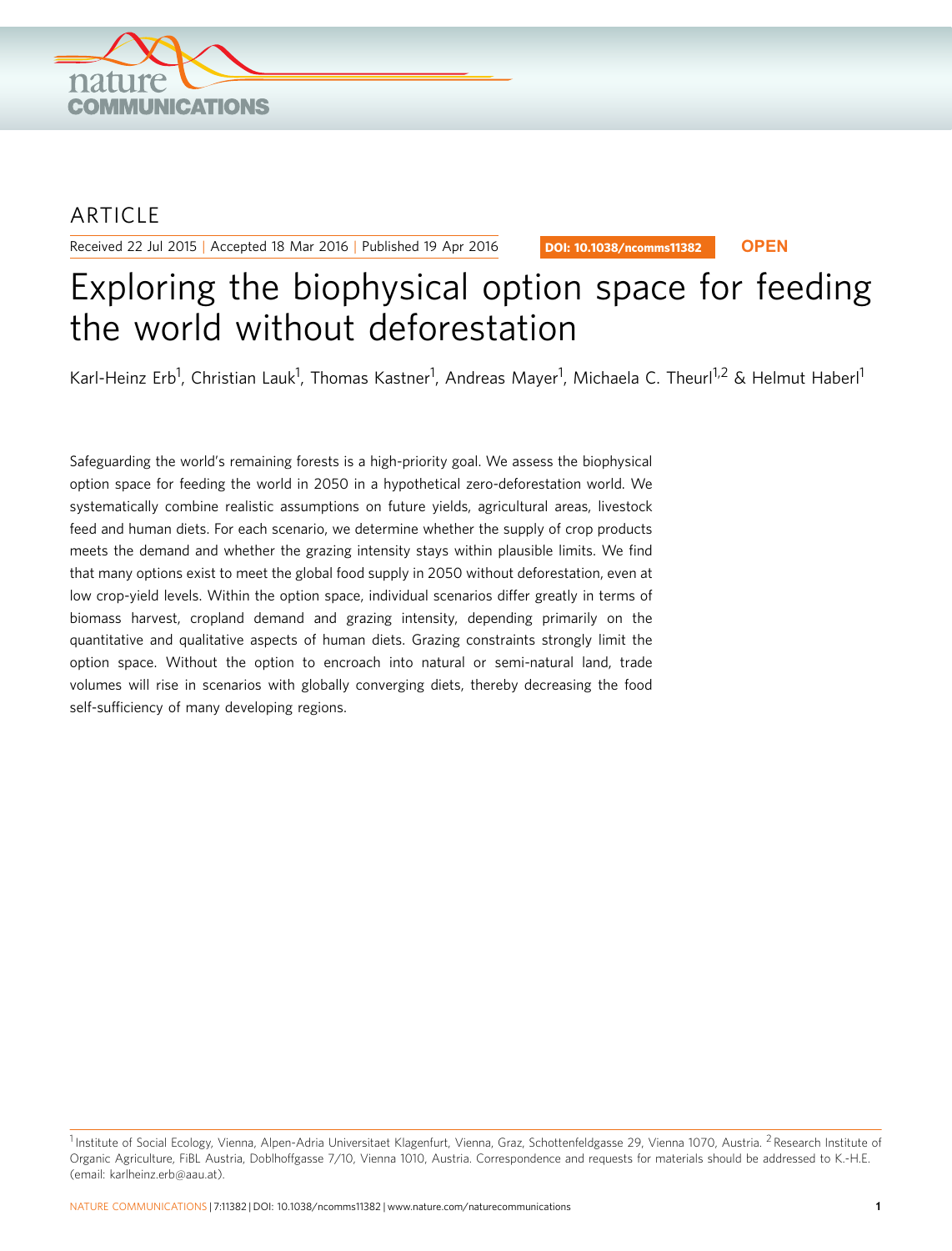<span id="page-1-0"></span>Tuture land use faces several interconnected challenges.<br>Terrestrial ecosystems play a key role in the global climate<br>system, host a substantial fraction of global biodiversity and<br>provide ecosystems services that are esse uture land use faces several interconnected challenges. Terrestrial ecosystems play a key role in the global climate system, host a substantial fraction of global biodiversity and including food, fibre, energy, water and air purification, micro-climate regulation and protection from natural hazards<sup>1</sup>. Three-quarters of the earth's terrestrial, ice-free surface is currently under human use<sup>2,3</sup>, and one-quarter of global potential net primary production  $(NPP_{\text{pot}})$  the annual net production of organic matter by primary producers such as plants that would prevail in the absence of humans) is appropriated by humans $4,5$ . Land use is associated with many other environmental effects, such as eutrophication, pollution, biodiversity loss or climate effects, reaching levels that jeopardize the provision of ecosystem services to society<sup>6,7</sup>. Exploring ways that allow feeding and fuelling the growing global population



while safeguarding the life-supporting functions of ecosystems is generally recognized as an urgent sustainability challenge<sup>1,8</sup>.

Protecting the remaining forested ecosystems is a central desideratum in this context. Forests store more carbon than any other land-cover type per unit area<sup>[9](#page-7-0)</sup> and host a considerable fraction of the global biodiversity<sup>10</sup>. A sizeable fraction of global pristine forests has already been converted into agricultural areas<sup>[2](#page-7-0)</sup>, and this process is ongoing, particularly in tropical regions<sup>[11,12](#page-7-0)</sup>. International activities such as the UN collaborative program 'Reducing Emissions from Deforestation and Forest Degradation in Developing Countries' (REDD) aim at protecting the remaining forest ecosystems for climate-change mitigation targets. The global extent of forests is also proposed as an indicator for delineating a safe operating space for humanity, and its significance in the context of sustainability is highlighted<sup>[13](#page-7-0)</sup>.

However, safeguarding the existing forests constrains agricultural development as it limits the expansion of cropland and grazing areas. Consequently, the increasing demand for food, feed, fibre and fuel of a growing world population<sup>14-16</sup> will have to be met on shrinking per capita land areas. Recent studies suggest that providing sufficient food without cropland expansion is possible<sup>17</sup>, for example, by increasing yields above the current rates<sup>18</sup>, based on higher agricultural inputs and associated with massive trade volumes<sup>[19](#page-7-0)</sup>. In contrast, other studies argue that low-input farming systems, such as organic agriculture, are vital for safeguarding important ecosystem services<sup>20-22</sup>. Whether and under which conditions low-input or organic agricultural systems are able to feed the world is fiercely debated $2^{3,24}$ , warranting further investigation<sup>[25](#page-7-0)</sup>. In the context of studies assessing the strategies of land-based climate-change mitigation, the future development of human diets<sup>[26,27](#page-7-0)</sup> and efficiency gains in global livestock systems<sup>28–31</sup> have been identified as crucial. However, because of their large feed requirements, efficiency gains in livestock systems that are based on the enhanced use of croplandderived concentrate feedstuff can also aggravate land competition for food production<sup>[8,28,32](#page-7-0)</sup>. In contrast, the use of land that is not directly usable for food production with ruminants has an important potential to contribute to food security and the maintenance of livelihoods in specific contexts<sup>33-35</sup>. This plurality of viewpoints warrants a systematic exploration of the interplay of

Figure 1 | Key parameters and their variants combined within BioBaM and values for the year 2000. (a) Cropland expansion variants (million km<sup>2</sup>), from no-expansion ( $+0\%$ ) to full expansion into highly productive grazing land<sup>2</sup> ( $+70%$ ). The  $+11%$  variant is in line with FAO forecasts<sup>14</sup>. (b) Boxplots of the region- and cultivar-specific crop yields in each variant  $(t$  dm ha<sup>-1</sup> yr<sup>-1</sup>), from extensive low organic yield to intensive-farming, high-yield variants. Coloured boxes indicate the two inner quartiles  $(>25$  and  $<$ 75) per world region; whiskers indicate the minimum and maximum values. (c) Variants of livestock feedstuff composition based on feed-conversion ratios (kg input (dm) per kg output (dm)). (d) Variant of human diets, quantity and composition (kcal per cap per day). VEGAN denotes a diet without livestock products; VEGETARIAN denotes a diet without meat but with eggs, and milk. These two and MEAT, a diet with a considerable fraction of livestock meat, are literature derived<sup>67</sup> and represent recommendations based on health considerations. The BAU scenario is in line with the FAO forecast for 2050 [\(ref. 14](#page-7-0)), whereas the RICH scenario assumes the diet of North America in 2000 to prevail globally in 2050. All variants except 2000 and BAU assume a global convergence of per capita diets. (e) Variants of the origin of meat in human diet variants expressed as monogastric share in total animal calories. The bar for the BAU variant refers to the range of all diet variants with the exception of VEGAN. The combination of all variants results in 500 individual scenarios. (Note that the VEGAN diet variant does not include variants of livestock system parameters (c,e)). Values for 2000 from [\(refs 57,66](#page-7-0)).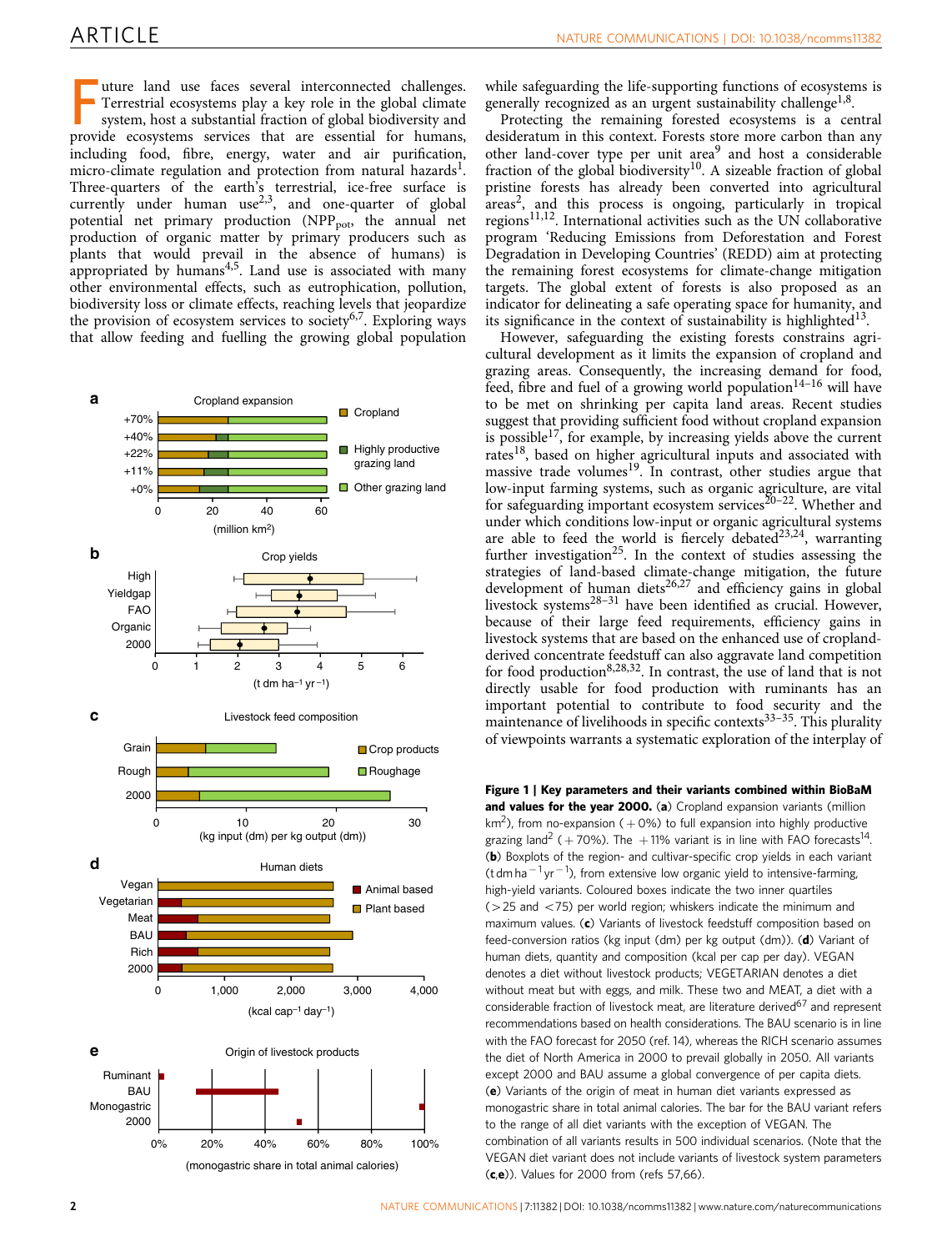<span id="page-2-0"></span>factors such as diets, yields and livestock efficiencies for agricultural development.

In particular, constraints to grazing become decisive in a zero-deforestation world. In that situation, cropland expansion can expand to unused, unforested land—which is typically of low productivity due to climate constraints and of high nature value (then, its conversion entails high ecological costs)—or, more likely, to other areas, that is, areas not used for cropping and infrastructure. Most of these areas are used for grazing, albeit at varying intensities<sup>2,36,37</sup>.

In this study, we systematically explore the options and constraints resulting from a hypothetical zero-deforestation boundary condition for agricultural production, thereby explicitly assessing limitations to grazing. We explore the individual role of supply-side measures (including cropland output intensification and cropland expansion), efficiency measures in the livestock system (increases in feed-conversion ratios) and demand-side measures (quantitative and qualitative changes in the human diet). For each of these parameters, we collected published forecasts for 2050 and incorporated them into a consistent biomass balance model (BioBaM; Supplementary Methods)<sup>[38,39](#page-7-0)</sup> to assess their combined effects. For each scenario which is a unique combination of individual variants of five parameters ([Fig. 1\)](#page-1-0), it calculates biomass demand and supply balances—for the globe and for 11 world regions—along with the average grazing intensity and regional biophysical trade balances.

We assessed the feasibility of 500 scenarios. 'Feasibility' was defined as a situation in which global food demand is matched by cropland supply, and livestock grazing intensity stays within ecological thresholds. Trade is assumed to balance deficits of regional production and consumption for all feasible scenarios, assuming no trade barriers exist. The option space is defined as the sum of all feasible scenarios.

Our analysis reveals that a large range of options exist to feed a no-deforestation world. Nearly two-thirds of the 500 calculated scenarios are classified as 'feasible' or 'probably feasible,' even with low cropland-yield levels or RICH diets, but not when these two are combined. Cropland constraints and grazing constraints are approximately equally frequent. Biomass harvest, cropland demand and grazing intensity vary broadly within the option space, largely depending on diets. Grazing constraints strongly limit the option space in a world with moderate to high cropland expansion. Within the option space, trade volumes will rise if a more regionally equal per capita diet is adopted and no encroachment of farming into natural or semi-natural land is assumed.

### Results

General results. An overview of the option space according to our scenario calculations is displayed in Fig. 2. More than 40% of all scenarios (211) are not feasible. Eighteen per cent of all scenarios are limited by cropland availability, 16% by limits to grazing intensity and 7% by a concomitance of both constraints. Whereas all VEGAN scenarios and 94% of the VEGETARIAN scenarios are feasible, approximately two-thirds of the BAU diet and only a small fraction of the RICH diet are found to be feasible (15%). With high yield levels, 71% of all scenarios are feasible (or probably feasible), compared with only 39% if organic yields are assumed. Apparently, the increased area demand resulting from low yields renders scenarios with richer diets unfeasible. The expansion of cropland into grazing areas enlarges the option space, but grazing constraints become increasingly important. The RICH diet combined with intermediate yield levels is feasible only in cases where a large share of high-quality grazing land is converted into cropland. Such scenarios, however, are often constrained by thresholds related to grazing intensities, owing



Cropland and grazing land-limited

Figure 2 | The biophysical option space in 2050. The option space (green cells) results from the combination of four yield variants, five cropland expansion variants, two variants of the feed basis for livestock at the supply side (lines) and five human diet variants combined with three variants of the origin of livestock products at the demand side (columns). Each cell in the option space represents a scenario. Scenarios affected by cropland limitations represent cases where the global demand for cropland products exceeds global supply by more than 5% and scenarios affected by grazing limitations when global grazing intensity exceeds ecological thresholds. 'Probably feasible' are scenarios for which demand and supply differ by  $<$  5%. \*For the VEGAN diet, the source of livestock products is not relevant.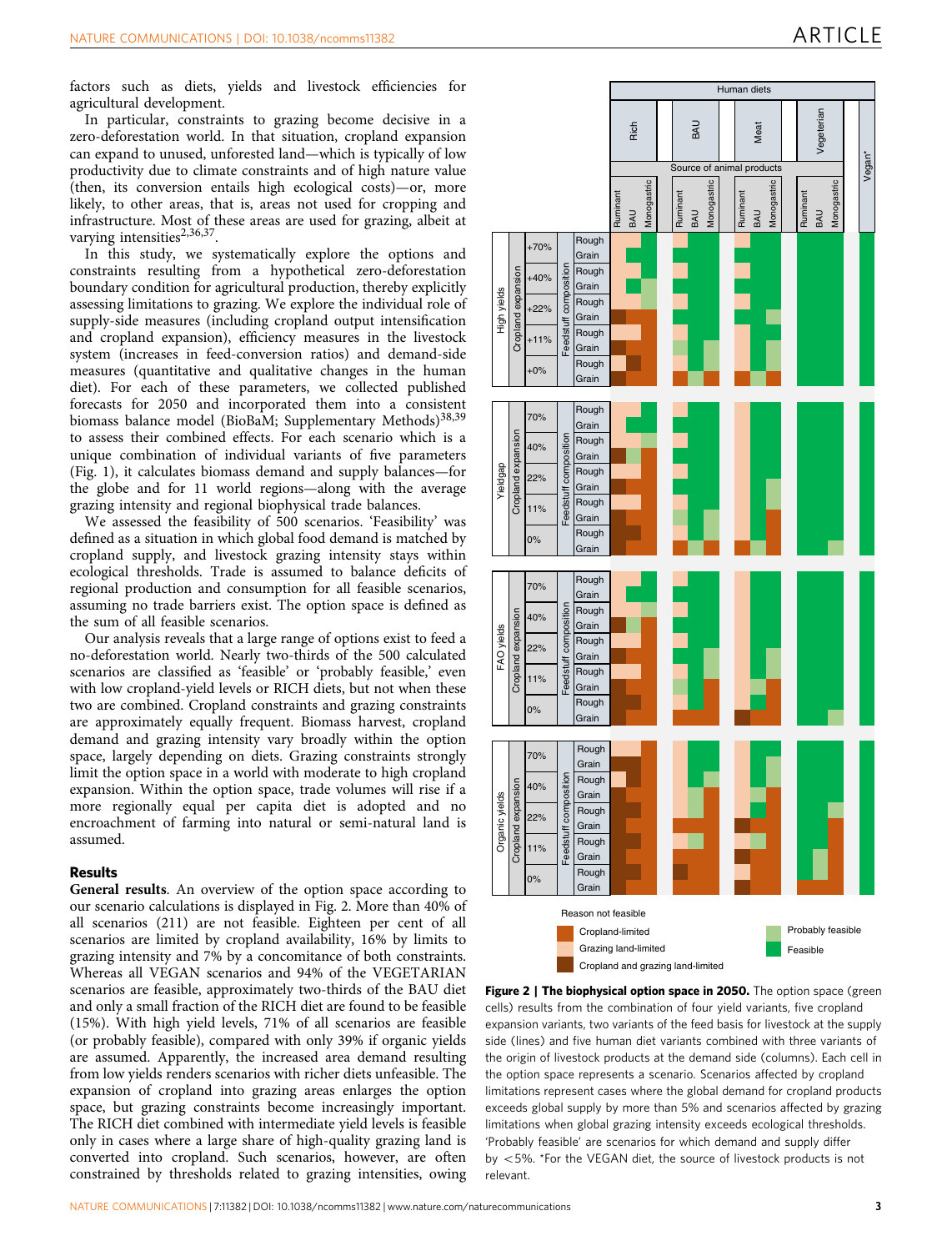<span id="page-3-0"></span>

Figure 3 | Grazing and cropland constraints. (a) Total number of unfeasible scenarios, broken down into (b) human diets (note that no constraints relate to the VEGAN variant), (c) mix of livestock products in human diets, (d) cropland expansion, (e) cropland yields and (f) composition of feedstuff. Y axis: number of unfeasible scenarios. For abbreviations, see the text and the caption of [Fig. 1.](#page-1-0)

to the decreased grazing land availability following cropland expansion.

Factors determining the option space. Figure 3 displays the relationship between cropland and grazing constraints and the individual parameters. This illustration highlights the strong effect of grazing constraints on the option space, particularly in response to cropland expansion.

Cropland constraints are closely connected to yield levels and cropland expansion variants. Low yields imply that a high number of scenarios are constrained by the availability of cropland, which hold true particularly for the ORGANIC yield variant. Grazing constraints depend on the origin of livestock products in human diets and the feedstuff composition. Apparently, the effect of reduced grazing area availability can be compensated for by lower demand for livestock products and by the higher reliance of livestock feeding on cropland-based products.

The results suggest that roughage-based livestock systems are primarily confronted with grazing constraints, whereas grainbased livestock feeding faces cropland constraints. Ruminantbased supply systems are primarily affected by grazing limits; monogastric pathways are more affected by cropland limits.

Human diets play a decisive role in the option space: Vegetarian or vegan diets are less often restricted by cropland availability or limits on the biomass supply of grazing land. Richer diets and cropland expansion are approximately evenly limiting. The two meat-based diets, BAU and MEAT, are similar with regard to cropland limits, despite the differences in global average calorie supply. However, they show distinct differences with regard to the limits posed by grazing. The MEAT diet, characterized by a larger demand for livestock products than the world average of the BAU diet variant (but a demand substantially lower than today's levels in industrial countries; Supplementary Tables 1 and 2), is strongly affected by grazing limits, although it has a smaller overall calorie supply.

In general terms, ruminant-based diets show a much smaller option space in the MEAT and BAU variants, constrained by limits to grazing. However, [Fig. 2](#page-2-0) reveals a noteworthy detail. Under conditions of low yields and small cropland areas, ruminant-based diets have an advantage over monogastric-based diets. In these cases, ruminants use resources that do not compete for cropland that is, in this scenario group, limited.

Characterization of feasible and probably feasible scenarios. The feasible and probably feasible scenarios vary strongly with regard to cropland demand, crop yields, grazing intensity and biomass harvest. The results for these parameters for all feasible scenarios are displayed in [Fig. 4](#page-4-0) in a breakdown into human diets (for other aggregations, see Supplementary Figs 3–6). Cropland demand shows a huge variation across all feasible scenarios ([Fig. 4a\)](#page-4-0). Whereas the VEGAN diets require less cropland than in the year 2000, the BAU and MEAT diets reach a cropland demand up to  $23.5 \text{ Mkm}^2$ ,  $52\%$  above the current levels. In contrast, the maximum cropland demand of the RICH diet is similar to the maximum of the BAU diets. However, here, the number of feasible scenarios is considerably reduced by grazing constraints. RICH diets are feasible only with considerable cropland expansion and high cropland yields ([Fig. 4b\)](#page-4-0), whereas the other diet variants are also feasible with low or moderate levels. Crop yields do not vary strongly between diet variants (factor 1.5 between lowest and highest; [Fig. 4b](#page-4-0)).

Grazing intensity is highly variable in the option space and strongly dependent on diets, ranging from 0 to 36% of actual NPP ([Fig. 4c](#page-4-0)). No grazing is associated with the purely plant-based human diet. Low values of grazing intensity are found in the VEGETARIAN diets, and the highest grazing intensities are found in the MEAT diets.

Unsurprisingly, biomass harvest varies by a factor of  $\sim$ 3 among the diet variants. Note, however, that the variation of harvest within each diet group purely results from differences in livestock systems, that is, feed composition and the fraction of livestock products in human diets. The RICH diet variant is not feasible with ruminant products (Supplementary Fig. 7).

Emerging trade patterns. The scenarios differ strongly in their regional self-sufficiency rates (that is, the ratio of domestic extraction and consumption). In feasible and probably feasible scenarios, regional deficits are balanced by imports from surplus regions. [Figure 5](#page-5-0) displays the resulting net trade patterns according to four scenario groups. Group (a) includes all feasible VEGETARIAN diet scenarios combined with organic yields, group (b) includes the strongly heterogeneous BAU diets combined with relatively homogenous cropland yields (YIELDGAP), group (c) includes the same diet scenarios as (b), combined with regionally strongly divergent FAO yields, and group (d) includes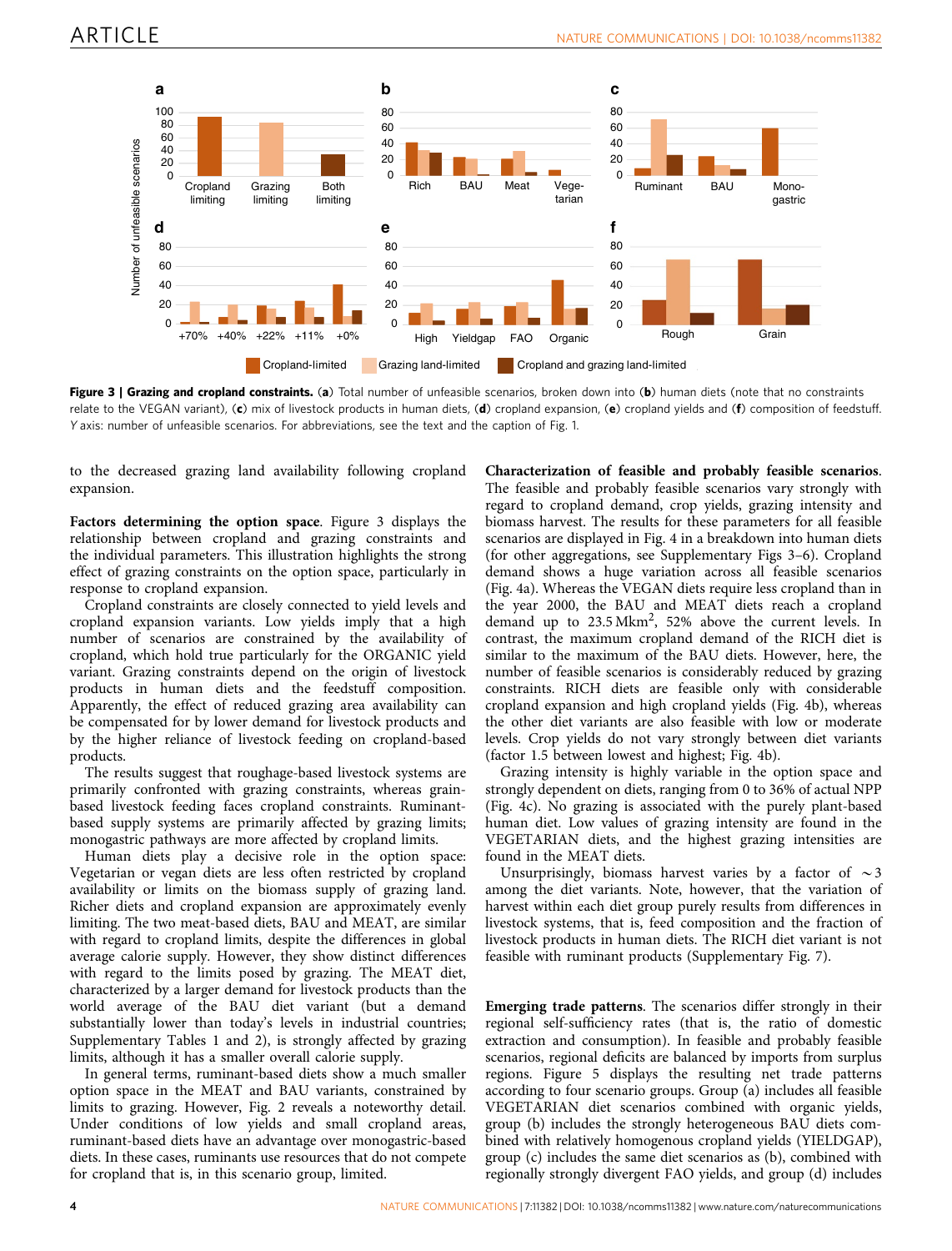<span id="page-4-0"></span>

Figure 4 | Characterization of feasible and probably feasible scenarios, broken down into human diets. (a) Cropland demand, (b) average cropland yields, (c) grazing intensity, measured as grazing harvest in per cent of actual NPP and  $(d)$  biomass harvest, that is, total biomass harvested globally for food supply, given as dry matter. Dark boxes indicate the two inner quartiles ( $>$ 25 and  $<$ 75%) of all feasible scenarios; light grey-shaded boxes indicate the minimum and maximum values. Small lines indicate the median. Numbers below diets indicate the number of feasible scenarios. The total number of scenarios per diet is 120, with the exception of the VEGAN diet, with 40 scenarios. For abbreviations, see the text and the caption of [Fig. 1.](#page-1-0) Colour codes are aimed to facilitate comparison with Supplementary Figs 3–6.

the MEAT diet combined with the more homogenous YIELD-GAP yields. Throughout the four scenario groups, the direction of trade flows for individual regions is very similar, but the volumes of the flows differ strongly. When looking at the medians, Europe, North America and Oceania, Russia and Central Asia, Latin America and South-East Asia are net exporters, whereas North Africa, Sub-Saharan Africa and South Asia are net importers. Only East Asia changes the direction of trade flows between the four scenario groups. Whereas Sub-Saharan Africa is a net importer of crop products, it is an exporter of ruminant products (expressed in roughage/grass equivalents). The latter can be explained by the vast grassland areas available in that region and the assumption in BioBaM that exported livestock products are

produced in regions with large production potentials. South Asia, dominated by India, is relatively self-sufficient with regard to cropland products, with the exception of scenario group (d), but it is strongly dependent on imports of ruminant products. Note that the numbers shown in [Fig. 5](#page-5-0) represent the medians of scenario groups; extreme assumptions on factors such as cropland expansion can alter the magnitude and even the direction of trade flows in specific scenarios (Supplementary Table 9).

The first three scenario groups are comparable with regard to the global trade volumes, the fourth (MEAT diet combined with YIELDGAP yields) results in an almost twice as large global trade volume. In overall terms, a convergence of cropland yields (YIELDGAP) increases the self-sufficiency of developing countries, whereas converging diets decrease self-sufficiency.

#### **Discussion**

Nearly two-thirds of all scenarios appear feasible or probably feasible in a world that—hypothetically—refrains from clearing any further forests for agricultural purposes. This result indicates that deforestation is not a precondition for supplying the world with sufficient food in terms of quantity and quality in 2050 and that many options exist based on different strategies. Our analysis reveals that even a global adoption of diets currently prevailing in the Western world would be feasible without deforestation if cropland yields rose massively and cropland expanded strongly into areas that are today used for grazing. Furthermore, high yields<sup>[17](#page-7-0)</sup> are no biophysical necessity; the world population can be fed healthily even with low cropland yields and little cropland expansion when diets with a reduced fraction of livestock products are adopted.

According to our analysis, human diets are the strongest determinant of the biophysical option space, stronger than yields or cropland availability. Unsurprisingly, vegan diets and diets with a low share of livestock products (for example, the VEGETARIAN variant) show the largest number of feasible scenarios, in line with other studies<sup>[19,33,40](#page-7-0)</sup>, representing pathways that also make it possible to avoid the otherwise virulent grazing constraints and significantly reduce the option space. Other factors, such as high yields or intensive livestock systems, do not show such a strong effect on the number of feasible scenarios and do not necessarily reduce cropland demand or grazing intensity because the land-sparing effect can be annihilated by rich diets ([Figs 3 and 4](#page-3-0) and Supplementary Figs 3–6). These findings underpin the insight of other studies that stress the importance of demand-side measures for sustainability<sup>26,27,33,41</sup>. A vegan or vegetarian diet is associated with only half the cropland demand, grazing intensity and overall biomass harvest of comparable meat-based human diets. Furthermore, a decreasing share of livestock products in human diets could also be associated with health benefits, particularly in the industrialized regions $40,42$ .

However, it is important to note that livestock provides many services other than food, for example, draught power, nutrient management and risk avoidance. For instance, livestock enables the use of land that cannot be used for cropping due to harsh environmental conditions and thus helps broaden society's resource base<sup>33,34,43</sup>. This effect becomes visible in our analysis in scenarios that combine low yields with little cropland expansion. In such contexts, diets relatively high in ruminant products show advantages over the monogastric-based variants. With increased cropland production, however, this advantage of ruminant livestock is lost.

Yields show a smaller effect than human diets on the overall option space, but low yield levels limit the number of feasible scenarios, particularly for diets with meat, which are affected primarily by cropland constraints. In this vein, our results suggest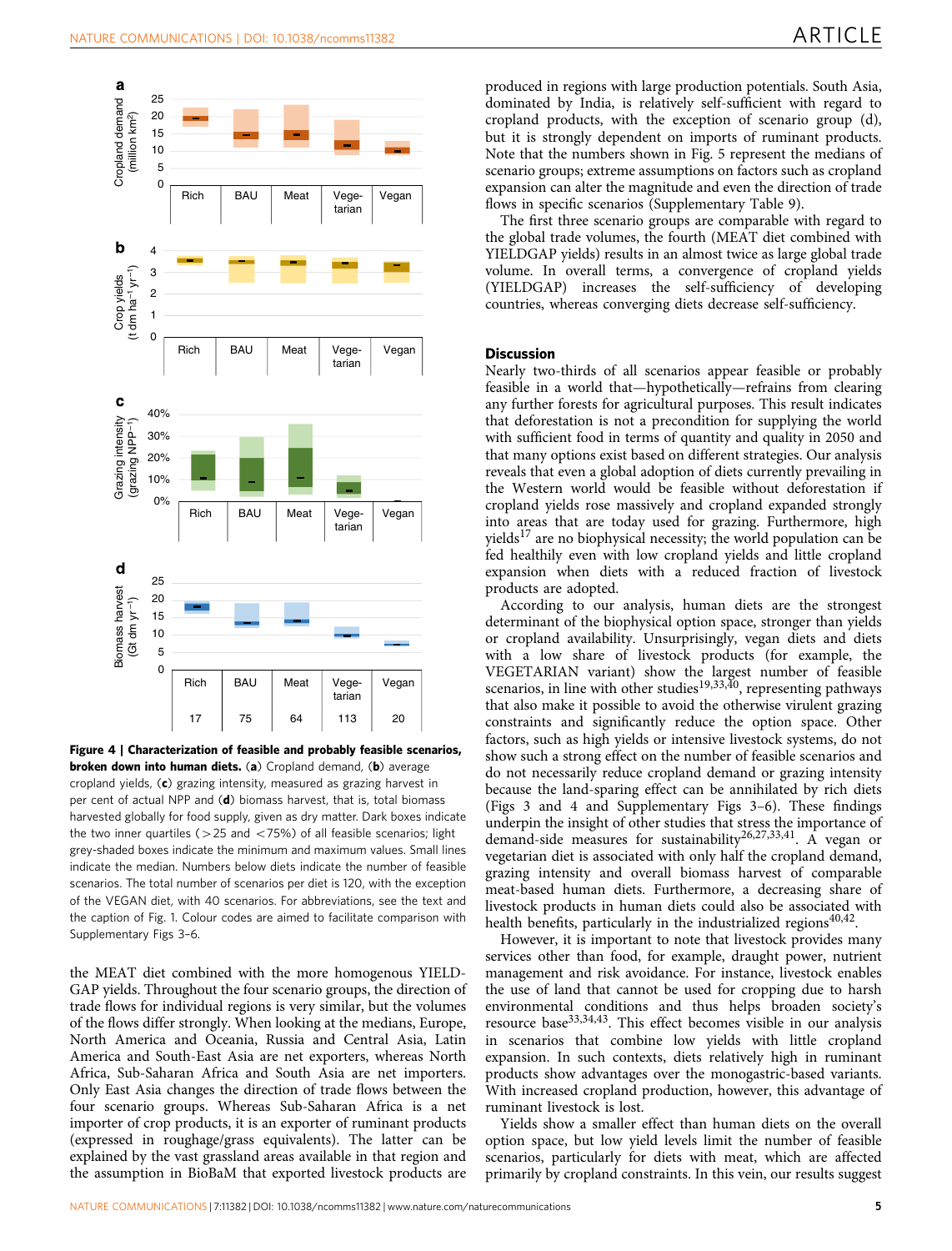<span id="page-5-0"></span>

Figure 5 | Regional net trade of selected scenario groups. Values refer to the median within a group. Positive values indicate net imports; negative values indicate net exports. Unit: million tons dry matter biomass year $^{-1}$ , primary biomass equivalents. Note the truncated y axis for South Asia and Latin America. Trade of livestock products is expressed as the equivalent of roughage that would be required to sustain domestic ruminant production.

that even in a zero-deforestation world, low-yielding agriculture such as organic farming is a feasible option if paired with a vegetarian or vegan diet, or, to a lesser extent, if based on a massive cropland expansion, adding a nuanced perspective to this controversy<sup>[23–25](#page-7-0)</sup>. In contrast, the expansion of cropland does not critically influence the option space, with the exception of the zero-cropland expansion variants, where approximately half of scenarios are not feasible. Cropland area and grazing intensity are strongly interlinked in our analysis. Under 'zero deforestation,' large cropland entails smaller grazing lands and thus higher grazing intensity. The other factors assessed in our analysis do not show such strong overall effects within the entire option space, but they introduce variability within, for example, diet groups ([Fig. 4](#page-4-0) and Supplementary Fig. 7).

A further substantial contribution to widen the option space could be expected from reducing waste levels<sup>[8](#page-7-0)</sup>. However, assessing the associated affects was beyond the scope of the paper, due to the intricacies of determining waste levels and discerning avoidable from unavoidable waste flows<sup>[44](#page-7-0)</sup>. Therefore, we assumed low waste levels to prevail only in the four contractconverge scenarios (Supplementary Table 3). Consequently, the option space might be smaller if these low waste levels could not be reached. Climate-change effects on yields are not taken into account in this study, in line with the projections by the  $FAO<sup>14</sup>$ . Severe effects on the option space can be expected if yields are substantially decreased $45$ . However, the effect of low yields on the option space is reflected in the ORGANIC variant in our assessment.

Our assessment reveals a particularly intricate trade-off related to food security. According to our scenarios, and in line with $^{19}$ , global dietary patterns that aim for an equal per capita provision of food (contract-converge scenarios) are, in general, terms bound to create trade-offs with targets of national self-sufficiency because they increase the import dependency of many developing regions. In regions with low purchasing power, a decrease in national self-sufficiency (per se neither necessary nor sufficient to guarantee food security at the individual level) may threaten food security<sup>46</sup>. We find that the reduction in selfsufficiency associated with the MEAT diet cannot, or can only partly, be compensated for by strategies that aim at ubiquitously closing currently prevailing yield gaps on cropland<sup>19</sup>, a strategy identified as instrumental to warranting food security and to reducing biomass harvest and cropland demand on the global scale<sup>8,16,41,47</sup>. Massive cropland expansion into grazing land could mitigate this trade-off (Supplementary Table 9). Our analysis reveals that this could reduce import dependencies in some regions, but it would do so at the expense of encroachment of farming into semi-natural or natural land, which is associated with considerable socio-ecological costs<sup>48</sup>. Note that our results do not assume any trade barriers because they were calculated as the biomass trade flows that would be required to compensate for regional deficits in biomass supply. Socioeconomic barriers or obstacles to biomass trade, which could result from subsidy systems, tariffs or other regulations, could narrow the options space by rendering more scenarios unfeasible. A better understanding of the conditions under which trade influences the development of agricultural productivity $49,50$  is hence a noteworthy scientific challenge.

Important constraints to the future option space result from limits to grazing intensity. Although cropland availability is a widely discussed planetary boundary<sup>3,13,36</sup>, many unknowns related to grazing limits prevail. This knowledge limitation is due primarily to the very limited data availability and the huge range of uncertainty related to the extent and intensity of grazing on the global scale<sup>2,37</sup>. In light of these data gaps, our results have been based on simple assumptions on grazing intensity thresholds and consistent data sets on land use and NPP patterns. There remains a lack of critical knowledge on, for example, the role of management, different livestock species and biomass flows and their geographic location but also on the interrelation between grazing and ecosystem processes and aspects of inter-annual variation (seasonality of grassland production). However, our finding that grazing pressure may become a prohibitive factor in many scenarios calls for concerted research in this area.

The option space analysed here is delineated solely on the basis of a biophysical balance between supply and demand. It is not aimed at exploring probabilities, and it does not support straightforward conclusions regarding the desirability, political practicability or sustainability performance of different scenarios. The approach enables exploration of the biophysical boundary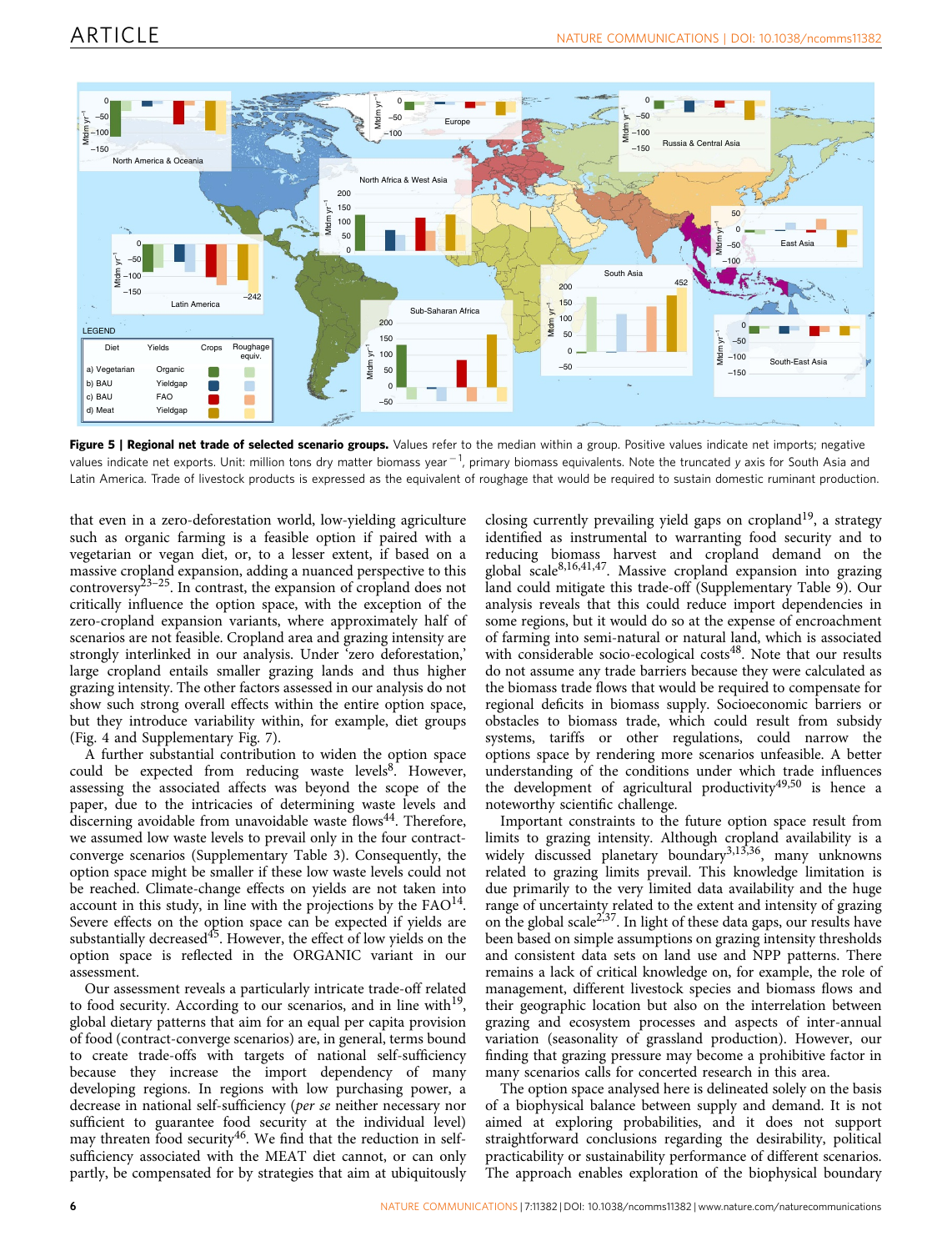conditions within which developments can unfold. Many more constraints and considerations become decisive when preferred solutions within this option space are to be identified. Assessment tools developed for such purposes need to weigh the full array of the direct and indirect costs<sup>[51](#page-7-0)</sup> and benefits of individual pathways to provide problem-shift robust results. A central trade-off relates to the area savings resulting from increased yields. These savings may increase carbon storage<sup>52,53</sup>, but this effect can potentially be compensated for by emissions from increased energy and resource demand in agriculture or increased biomass use<sup>3,7,16,28</sup>. The total amount of biomass required for the food system is important. For example, the benefits from increased soil carbon stocks of organic agriculture<sup>[22](#page-7-0)</sup> can be annihilated by the larger area demand resulting from lower yields of organic agriculture<sup>54</sup>. In this regard, the massive green-house gas emission costs associated with the expansion of cropland into grazing land, currently not well documented<sup>[48,55](#page-7-0)</sup>, will be crucial. Analogous trade-offs can be suspected with topics such as nitrogen leaching, phosphorus depletion or biodiversity loss. In this context, scenarios that rely on smaller cropland areas and lower land use intensity levels could be favourable.

The identification of preferred future options would require additional analyses beyond biophysical analyses and the assessment of fundamental and complex economic, political and social effects associated with envisaged changes, such as the structural change in diet trajectories, farming practices, the replacement of land use systems and economic effects, for example, rising food prices.

Integrated assessment models enable assessment of the cost-benefit structures of future developments, often based on optimization approaches and conducted in detailed, economic sector-specific manner<sup>50</sup>. Complementary to such approaches, simple, transparent and data-based approaches such as those employed in this article enable scrutiny of the biophysical conditions, constraints and effects of anticipated changes in the land system, for example, by contextualizing results or by providing reality checks<sup>[56](#page-7-0)</sup>. Fostering both research strands is a prerequisite for advancing our scientific understanding of the trade-offs related to land use and for identifying political strategies that allow developments to stay within the biophysical boundaries the Earth system poses to society.

#### Methods

Model framework and databases. The scenario analysis was performed with BioBaM, a biophysical accounting model that calculates the balance between biomass supply and biomass demand at the level of 11 world regions, for 14 biomass demand categories and corresponding primary commodities. BioBaM is based on consistent data on ecological and socioeconomic biomass flows and land use, and it respects thermodynamic principles (the law of conservation of mass and energy). It uses extensive databases for the year 2000, containing consistent data on socio-ecological biomass flows in ecosystems and socioeconomic systems (including, for example, NPP, used and unused harvests for 175 cultivars, the consumption of final products such as food and fibre, the differentiation of 11 final commodity groups), and it is consistent with spatially explicit information on land use[2,4,5,57,58.](#page-7-0) Integrating these data sets into a model that allows consistent integration of biomass demand and supply flows, biophysical scenarios of the global agro-food system for 2050 were constructed, systematically combining four yield variants, five cropland expansion variants, two variants of the feedstuff composition of livestock diets, five human diet variants and three variants on the origin of livestock products on the demand side. For each of the resulting 500 scenarios, global biomass supply-demand balances were calculated for assessing the option space. The option space is defined as the sum of feasible scenarios—that is, when global demand for cropland products is matched by supply by at least by 95% (considering a 5% uncertainty range; cropland constraints) and livestock products' grazing intensity—that is, the ratio of grazed or mowed biomass to actually<br>prevailing NPP<sup>[4,59](#page-7-0)</sup> stays below ecological thresholds (grazing constraints). In the absence of more reliable data, we assumed that no more than 70% of NPP could be grazed or mowed in highly productive grazing lands and that this ratio decreased with productivity, down to 25% in low-productive ecosystems such as steppes or semi-deserts<sup>[2,4](#page-7-0)</sup> (Supplementary Fig. 2), areas that are often under sporadic grazing regimes<sup>2,4,37</sup>. These maximum grazing intensities are far above the current levels.

Feasibility is assessed on the global scale, and trade is assumed to balance regional differences in demand and supply, assuming no trade barriers prevail.

On the supply side, the model calculates (a) the potential supply of food and feed from cropland as a function of cropland availability and yield levels and (b) the potential roughage supply from grassland, calculated by combining estimates on available grazing land (remaining after cropland expansion) with estimates on actual NPP per unit area<sup>[4](#page-7-0)</sup> and the maximum achievable grazing intensities for four different grazing land classes, characterized by varying, region-specific maximum grazing suitability<sup>2,4</sup>. Areas for cropland and grazing land are taken from Erb et al.<sup>2</sup>

On the demand side, the model calculates for each specific human diet (a) the demand of primary crops for food and feed from cropland and (b) roughage demand for the production of meat and milk from grassland (see below). It discerns 14 product groups, for example, cereals, pulses, ruminant meat and eggs. The per capita food demand was multiplied by total population numbers<sup>60</sup>, plus an added fraction for household food waste<sup>61</sup>. We converted household crop demand to primary crop demand by applying region- and crop-specific (a) seed factors and b) factors for processing losses, wastes and byproducts (for example, brans in flour production, based on commodity balances by<sup>62</sup>). All biomass data were converted into the unit dry biomass based on water-content tables<sup>[57](#page-7-0)</sup>

Regional deficits in crop (both food and feed) or roughage supply is assumed to be compensated for by interregional trade. The volume of regional net trade was assessed the following way: for all feasible scenarios, the deficit of crop products (both food and feed) or roughage in a region was assumed to be compensated for by a surplus production of crop products and roughage in those regions with highest remaining production potentials after subtracting domestic consumption. Thus, we present a biophysical net trade balance that does not include, for example, any economically induced trade barriers. To yield comparable results, we express trade flows of ruminant products in roughage equivalents, that is, the amount of roughage that would be required to close the regional supply deficit of meat and milk product demand.

Parameters and variants. Four yield variants are calculated: HIGH, FAO, YIELDGAP and ORGANIC, all variants discerning 11 crop groups. FAO denotes yields of the FAO projection<sup>[14](#page-7-0)</sup> and serves as starting point. These projections are available only for some crops and have been complemented based on alternative data sets. The HIGH variant is in line with the Global Orchestration scenario by the Millennium Ecosystem Assessment<sup>[63](#page-8-0)</sup> and is 9% above the FAO variant. The YIELDGAP variant assumes the yield gap to be closed to an attainable maximum, resulting in a less heterogeneous global pattern of cropland yields<sup>[47](#page-7-0)</sup>. The ORGANIC variant assumes lower yields in industrialized systems and reflects yield losses due to organic farming over business-as-usual trajectories<sup>[25,64,65](#page-7-0)</sup>. Note that in this variant, regions with little industrialized agriculture are not affected by yield reductions (Supplementary Table 6).

On the basis of the literature and our own assessments, five variants of cropland expansion were constructed  $(+0\%, +11\%, +22\%, +40\% \text{ and } +70\%).$  For all these variants, it was assumed that cropland expands only into grazing land of the highest productivity. The  $+11%$  variant is in line with the FAO projection<sup>[14](#page-7-0)</sup> and results in a cropland expansion by 11% over the year 2000. In the  $+22$ % variant, this value is doubled in each region. Variants  $+40$  and  $+70%$  assume that 50 and 100%, respectively, of the highly productive grazing lands are converted into cropland, resulting in a global expansion of cropland over 2000 by 40 and 70%. Regional cropland expansion varies largely for all scenarios (Supplementary Table 7). As a consequence of cropland expansion, the grazing area is assumed to shrink to the same extent. We did not assess variants of cropland expansion into grazing land of lower productivity, such as savannas or steppes, or into wilderness areas because of the high costs (for example, infrastructure demand) associated with such a strategy and the apparent difficulties to achieve similar crop-yield levels.

Regional estimates of feedstuff composition and feeding-conversion ratios are based on linear extrapolations of the trajectories between 1995 and 2030 provided by Bouwman et al.<sup>[66](#page-8-0)</sup> The data refer to two feed categories, crop-based feed (for example, cereals and oil cake) and roughage (straw and grass). The variant GRAIN assumes a 30% increase in crop-based feeds in feedstuff composition, whereas ROUGH reduces crop-based feed in feedstuff composition by 50% in all regions. Differences in the nutritional values of grain-based and roughage-based feedstuffs were taken into account based on data taken from[57,66](#page-7-0).

Five human diets are discerned, all providing sufficient energy and protein. The BAU variant is in line with  $FAO<sup>14</sup>$  $FAO<sup>14</sup>$  $FAO<sup>14</sup>$  and yields a global average diet of 2,947 kcal per cap per day with large regional differences. In the RICH variant, the per capita food demand of all regions in 2050 converges to per capita food demand of North America in 2000 [\(ref. 62](#page-8-0)), yielding 3.546 kcal per cap per day. The variants MEAT (a reduced meat diet), VEGETARIAN (ovo-lacto vegetarian) and VEGAN (exclusively plant-based) follow USDA recommendations<sup>[67](#page-8-0)</sup> and are characterized with a per capita intake of 2,648 for MEAT and 2,636 kcal per cap per day for VEGETARIAN and VEGAN in all regions. This value is close to the global average in the year 2000 (2,657 kcal per cap per day) [\(ref. 62\)](#page-8-0). The share and type of livestock-product composition varies, being 25% in the MEAT diet, 13% in the VEGETARIAN diet (only milk and eggs) and 0% in the VEGAN diet (Supplementary Table 2). The global demand for livestock products in the MEAT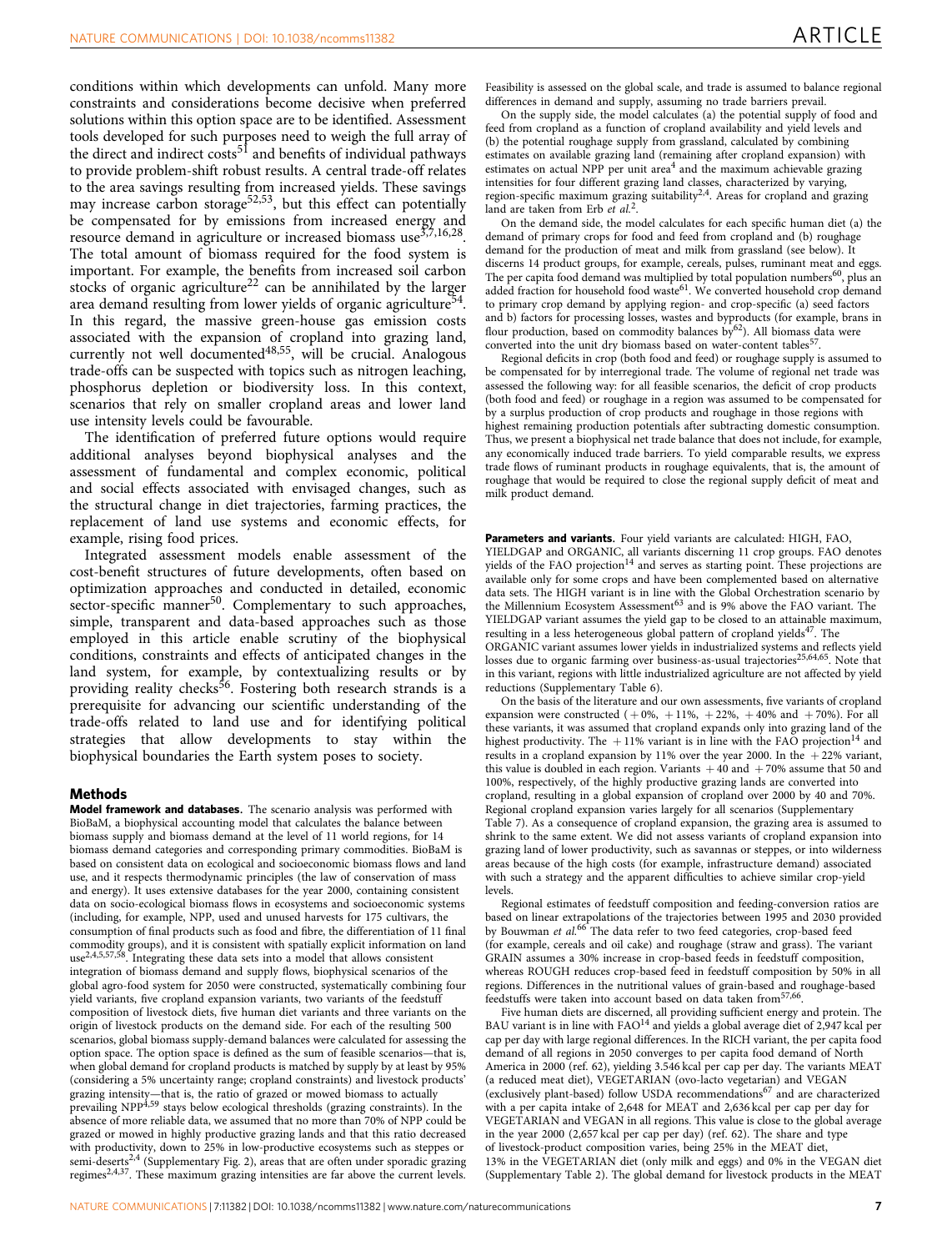<span id="page-7-0"></span>variant is 50% higher than that in the global average of the BAU variant, but it is 26–36% lower than the BAU demand in Western Europe and North America, respectively.

For each human diet scenario, we assumed different origins of livestock products. The BAU variant is based on the respective regional diet variant according to FAO projections. The MONOGASTRIC variant assumes all livestock products originate from monogastric species (eggs, in the case of the vegetarian diet), and the opposite is assumed for the RUMINANT variant (milk, in the case of the vegetarian diet).

#### References

- 1. Millennium Ecosystem Assessment. Ecosystems and Human Well-being: Current State and Trends Vol. 1 (Island Press, 2005).
- Erb, K.-H. et al. A comprehensive global 5 min resolution land-use data set for the year 2000 consistent with national census data. J. Land Use Sci. 2, 191-224 (2007).
- 3. Lambin, E. F. & Meyfroidt, P. Global land use change, economic globalization, and the looming land scarcity. Proc. Natl Acad. Sci. USA 108, 3465–3472  $(2011)$
- 4. Haberl, H. et al. Quantifying and mapping the human appropriation of net primary production in earth's terrestrial ecosystems. Proc. Natl Acad. Sci. USA 104, 12942–12947 (2007).
- 5. Krausmann, F. et al. Global human appropriation of net primary production doubled in the 20th century. Proc. Natl Acad. Sci. USA 110, 10324–10329 (2013).
- 6. Ericksen, P. J., Ingram, J. S. I. & Liverman, D. M. Food security and global environmental change: emerging challenges. Environ. Sci. Policy 12, 373–377 (2009).
- 7. IAASTD. Agriculture at a crossroad. International assessment of agricultural knowledge, science and technology for development. Global Report (Island Press, 2009).
- 8. Foley, J. A. et al. Solutions for a cultivated planet. Nature 478, 337–342 (2011). Saugier, B., Roy, J. & Mooney, H. A. in Terrestrial Global Productivity (eds
- Roy, J., Saugier, B. & Mooney, H. A.) 543–557 (Academic Press, 2001).
- 10. Sloan, S., Jenkins, C. N., Joppa, L. N., Gaveau, D. L. A. & Laurance, W. F. Remaining natural vegetation in the global biodiversity hotspots. Biol. Conserv. 177, 12–24 (2014).
- 11. Gibbs, H. K. et al. Tropical forests were the primary sources of new agricultural land in the 1980s and 1990s. Proc. Natl Acad. Sci. USA 107, 16732–16737 (2010).
- 12. Meyfroidt, P. & Lambin, E. F. Global forest transition: prospects for an end to deforestation. Annu. Rev. Environ. Resour. 36, 343–371 (2011).
- 13. Steffen, W. et al. Planetary boundaries: guiding human development on a changing planet. Science 347, 1259855 (2015).
- 14. Alexandratos, N. & Bruinsma, J. World Agriculture: Towards 2030/2050. the 2012 Revision (FAO, 2012).
- 15. Popp, A. et al. Additional CO2 emissions from land use change—forest conservation as a precondition for sustainable production of second generation bioenergy. Ecol. Econ. 74, 64–70 (2012).
- 16. Tilman, D., Balzer, C., Hill, J. & Befort, B. L. Global food demand and the sustainable intensification of agriculture. Proc. Natl Acad. Sci. USA 108, 20260–20264 (2011).
- 17. Mauser, W. et al. Global biomass production potentials exceed expected future demand without the need for cropland expansion. Nat. Commun. 6, 8946 (2015).
- 18. Ray, D. K., Ramankutty, N., Mueller, N. D., West, P. C. & Foley, J. A. Recent patterns of crop yield growth and stagnation. Nat. Commun. 3, 1293 (2012).
- 19. Billen, G., Lassaletta, L. & Garnier, J. A vast range of opportunities for feeding the world in 2050: trade-off between diet, N contamination and international trade. Environ. Res. Lett. 10, 025001 (2015).
- 20. Pimentel, D., Hepperly, P., Hanson, J., Douds, D. & Seidel, R. Environmental, energetic, and economic comparisons of organic and conventional farming systems. BioScience 55, 573–582 (2005).
- 21. Bengtsson, J., Ahnstr\öm, J. & Weibull, A. C. The effects of organic agriculture on biodiversity and abundance: a meta-analysis. Ecology 42, 261–269 (2005).
- 22. Gattinger, A. et al. Enhanced top soil carbon stocks under organic farming. Proc. Natl Acad. Sci. USA 109, 18226–18231 (2012).
- 23. Badgley, C. & Perfecto, I. Can organic agriculture feed the world? Renew. Agr. Food Syst. 22, 80–86 (2007).
- 24. Connor, D. J. Organic agriculture cannot feed the world. Field Crops Res. 106, 187–190 (2008).
- 25. dePonti, T., Rijk, B. & van Ittersum, M. K. The crop yield gap between organic and conventional agriculture. Agr. Syst 108, 1–9 (2012).
- 26. Stehfest, E. et al. Climate benefits of changing diet. Clim. Change 95, 83–102 (2009).
- 27. Bajželj, B. et al. Importance of food-demand management for climate mitigation. Nat. Clim. Change 4, 924–929 (2014).
- 28. Smith, P. et al. How much land-based greenhouse gas mitigation can be achieved without compromising food security and environmental goals? Glob. Change Biol. 19, 2285–2302 (2013).
- 29. Havlik, P. et al. Climate change mitigation through livestock system transitions. Proc. Natl Acad. Sci. USA 111, 3709–3714 (2014).
- 30. Weindl, I. et al. Livestock in a changing climate: production system transitions as an adaptation strategy for agriculture. Environ. Res. Lett. 10, 094021 (2015).
- 31. Popp, A. et al. Land-use protection for climate change mitigation. Nat. Clim. Change 4, 1095–1098 (2014).
- 32. Haberl, H. Competition for land: a sociometabolic perspective. Ecol. Econ. 119, 424–431 (2015).
- 33. Schader, C. et al. Impacts of feeding less food-competing feedstuffs to livestock on global food system sustainability. J. R. Soc. Interface 12, 20150891 (2015).
- 34. Eisler, M. C. et al. Agriculture: steps to sustainable livestock. Nature 507, 32–34 (2014).
- 35. Ripple, W. J. et al. Ruminants, climate change and climate policy. Nat. Clim. Change 4, 2–5 (2014).
- 36. Lambin, E. F. et al. Estimating the world's potentially available cropland using a bottom-up approach.. Glob. Environ. Change 23, 892–901 (2013).
- 37. Herrero, M. et al. Biomass use, production, feed efficiencies, and greenhouse gas emissions from global livestock systems. Proc. Natl Acad. Sci. USA 110, 20888–20893 (2013).
- 38. Erb, K.-H., Haberl, H. & Plutzar, C. Dependency of global primary bioenergy crop potentials in 2050 on food systems, yields, biodiversity conservation and political stability. Energy Policy 47, 260–269 (2012).
- 39. Haberl, H. et al. Global bioenergy potentials from agricultural land in 2050: sensitivity to climate change, diets and yields. Biomass Bioenergy 35, 4753–4769 (2011).
- 40. Tilman, D. & Clark, M. Global diets link environmental sustainability and human health. Nature 515, 518–522 (2014).
- 41. Smith, P. Delivering food security without increasing pressure on land. Glob. Food Sec. 2, 18–23 (2013).
- 42. Scarborough, P., Allender, S., Clarke, D., Wickramasinghe, K. & Rayner, M. Modelling the health impact of environmentally sustainable dietary scenarios in the UK. Eur. J. Clin. Nutr. 66, 710–715 (2012).
- 43. FAO. World Livestock 2011. Livestock in food security. (Food and Agriculture Organization of the United Nations, 2011).
- 44. Parfitt, J., Barthel, M. & Macnaughton, S. Food waste within food supply chains: quantification and potential for change to 2050. Philos. Trans. R. Soc. B Biol. Sci. 365, 3065–3081 (2010).
- 45. Rosenzweig, C. et al. Assessing agricultural risks of climate change in the 21st century in a global gridded crop model intercomparison. Proc. Natl Acad. Sci. USA 111, 3268–3273 (2014).
- 46. Godfray, H. C. J. et al. Food security: the challenge of feeding 9 billion people. Science 327, 812–818 (2010).
- 47. Mueller, N. D. et al. Closing yield gaps through nutrient and water management. Nature 490, 254–257 (2012).
- 48. Searchinger, T. D. et al. High carbon and biodiversity costs from converting Africa's wet savannahs to cropland. Nat. Clim. Change 5, 481–486 (2015).
- 49. Kastner, T., Erb, K.-H. & Haberl, H. Rapid growth in agricultural trade: effects on global area efficiency and the role of management. Environ. Res. Lett. 9, 034015 (2014).
- 50. Müller, C. & Lotze-Campen, H. Integrating the complexity of global change pressures on land and water. Glob. Food Sec. 1, 88–93 (2012).
- 51. Overmars, K. P. et al. Estimating the opportunity costs of reducing carbon dioxide emissions via avoided deforestation, using integrated assessment modelling. Land Use Policy 41, 45–60 (2014).
- 52. Carter, S. et al. Mitigation of agricultural emissions in the tropics: comparing forest land-sparing options at the national level. Biogeosciences 12, 4809–4825 (2015).
- 53. Kindermann, G. et al. Global cost estimates of reducing carbon emissions through avoided deforestation. Proc. Natl Acad. Sci. USA 105, 10302–10307 (2008).
- 54. Leifeld, J. et al. Organic farming gives no climate change benefit through soil carbon sequestration. Proc. Natl Acad. Sci. USA 110, E984–E984 (2013).
- 55. Popp, A. et al. Land-use transition for bioenergy and climate stabilization: model comparison of drivers, impacts and interactions with other land use based mitigation options. Clim. Change 123, 495–509 (2013).
- 56. Rosen, R. A. IAMs and peer review. Nat. Clim. Change 5, 390–390 (2015).
- 57. Krausmann, F., Erb, K.-H., Gingrich, S., Lauk, C. & Haberl, H. Global patterns of socioeconomic biomass flows in the year 2000: a comprehensive assessment of supply, consumption and constraints. Ecol. Econ. 65, 471–487  $(2008)$
- 58. Erb, K. H., Krausmann, F., Lucht, W. & Haberl, H. Embodied HANPP: Mapping the spatial disconnect between global biomass production and consumption. Ecol. Econ. 69, 328–334 (2009).